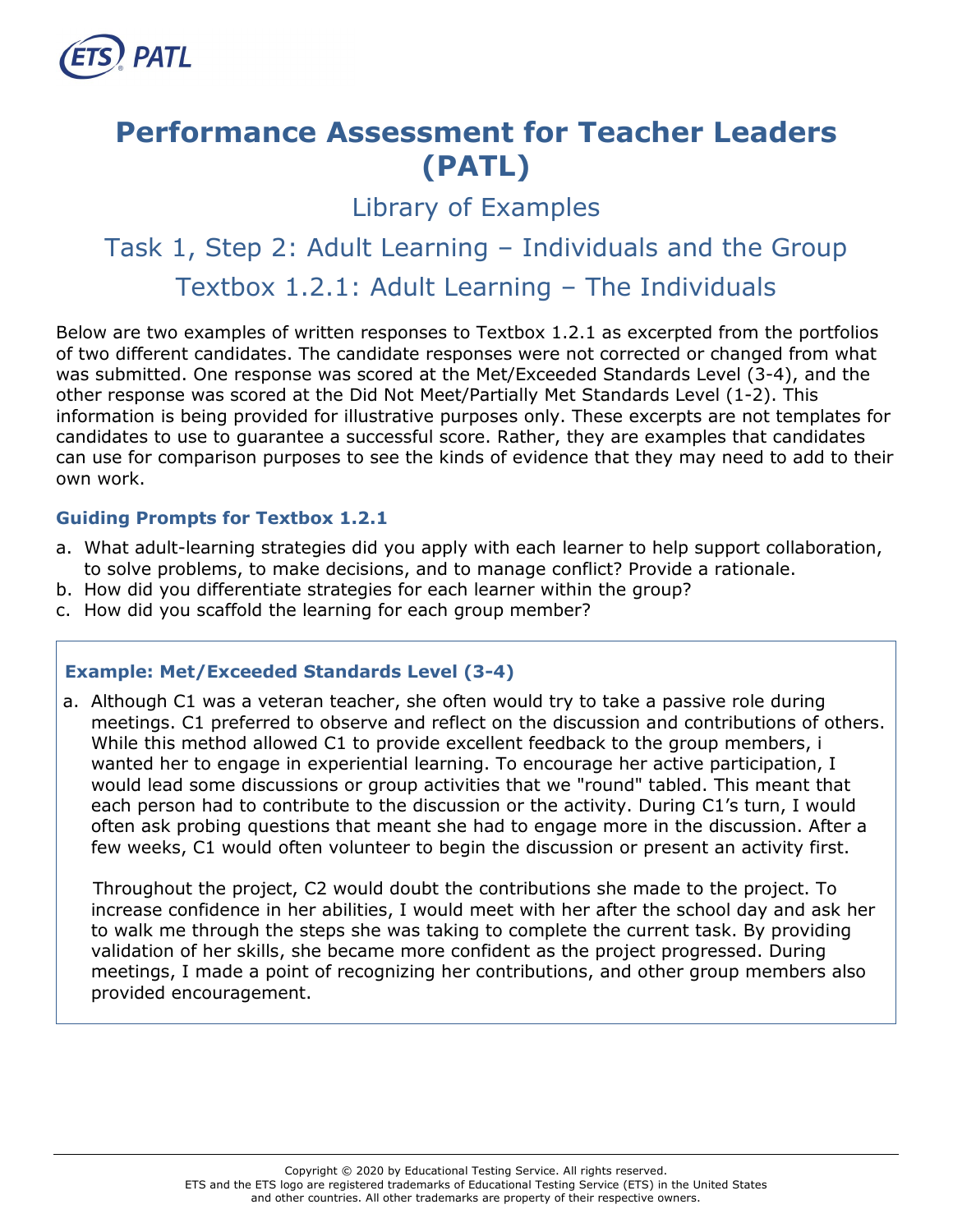#### **Example: Met/Exceeded Standards Level (cont'd.)**

At times during the project, C3 would lose sight of the relevancy of the project. To help her understand how the project directly related to our classroom practices, whenever the group found an activity that could be applied within my own class, I would incorporate that activity into my lesson. I would ask C3 to observe these lessons, and we would meet after to discuss the effectiveness of the activity. As C3 was able to see how my students' improved literacy skills positively affected their understanding of science concepts, C3 also began to utilize activities and strategies that were found and developed through the project work. This method seemed to provide her with the motivation to continue completing tasks that contributed to the project.

Since C4 was the only high school teacher, we discussed her struggles of making the connection to her students' levels. I chose to utilize guided reflection and journaling with C4. As an auditory learner, C4 was able to listen to the other group members' discussions and presentations and retain the information. C4 was also very organized and would often take notes during our meetings. While she was gaining information and learning during the meetings, she did not understand how the project could be relevant to her practice. Through reflection and journaling, C4 took time to go back over what she and learned and think about ways of relating that to her own instructional content, strategies and activities. C4 realized there were several strategies and activities that she could incorporate into her own lessons with minor changes to student expectations. Also, C4 began to collaborate with other high school subject area teachers once we found methods of incorporating more content information into ELA lessons.

Since C5 was a media specialist and not a classroom teacher, she needed to understand her role in assisting with the project and how her contribution was relevant. Instead of using the strategies employed with C3, I took a different approach. I met with C5 and asked her to tell me more about how she felt she could contribute to the project. As an educator and media specialist, C5 was a very active person and would greatly benefit in learning by doing. I decided to ask her to research the most effective way(s) we could communicate with the school's other teachers once we completed the project. As media specialist, C5 had opportunities of completing professional learning in instructional technology. As the group members continued to gather and create activities and strategies, C5 explored a tremendous variety of ways of presenting and communicating the information to other educators as well as formats for our created resources. For one of our final products, the RACE Poster, C5 was the one who explored different formats and suggested the posters as a means for teachers to easily provide the information to students when writing. As previously stated, I also had to find ways for C5 not to dominate the discussions. By employing a "turn-taking" method or modeling inclusion of all members' contributions, this helped C5 to be more cognizant of limited her own input. During formal meetings where each group member was presenting, I would schedule C5 to go last. With the other group members, I quietly encouraged everyone to follow the agenda's time frames for each area. As the final presenter, C5 was more cognizant of the scheduled ending time. All group member were flexible enough to go over ten minutes, but once each person had presented and everyone had a chance to give feedback, the group was ready to leave.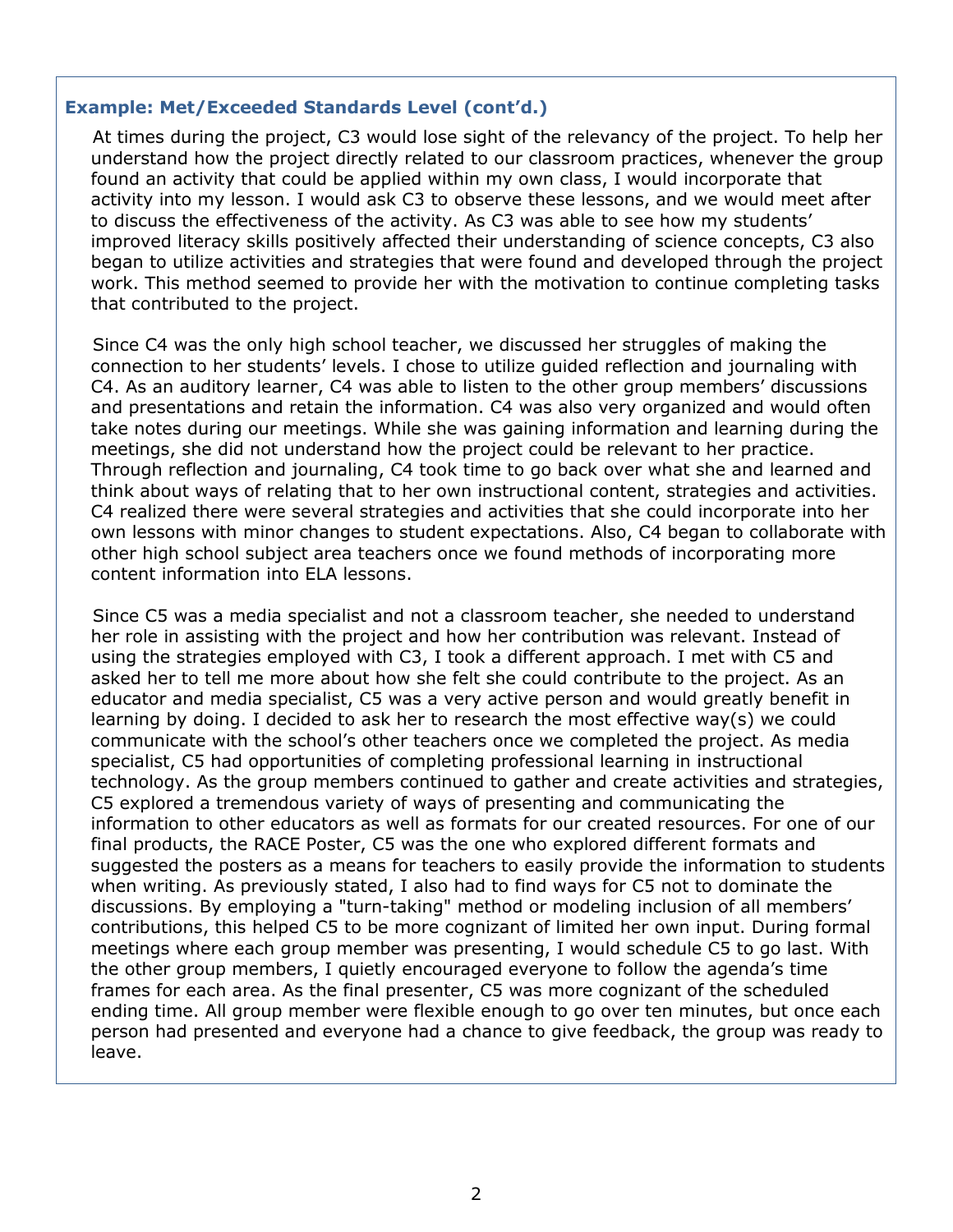#### **Example: Met/Exceeded Standards Level (cont'd.)**

- b. In order to differentiate strategies for each learners, I created an "assignment" for the group that would be presented at a formal meeting. These assignments were geared towards the different learning styles of a group member. One meeting focused on the creation of an "e.g." presentation. The assignment was for each group member to find an "e.g." or example of an activity that incorporated literacy skills in a content area or subject content into an ELA activity. This especially helped the kinesthetic learners in the group since they were actually able to complete the activity during our meeting. Within the Google classroom, I was able to share videos that helped visual learners. I would employ various methods of presenting and sharing material as I did not wish to rely solely on technology. Whenever possible, I would provide graphic organizers for group members to record what they learned during formal meeting presentations and/or have the group members complete a summarizing activity. Each strategy used was based on the individual group member's learning needs and preferences. By focusing on the individual, I was able to find ways for each person to maximize their strengths as they completed each task.
- c. I scaffolded the learning by being cognizant of the group member's experience and learning needs. While C1 was experienced, she was also quite busy with other interests, so I created her tasks to allow for her to use her experience and therefore not to require as much of her time to complete. C2 required a great deal of encouragement, individual meeting time, and explanations. However, she was quite capable of expressing herself both in written and oral form. Rather than giving C2 lengthy tasks, I would ask questions and tasks that required in depth understanding and to break down information into understandable components. C2 excelled at these "assignments." Since C3 is a science teacher but also certified in math, I would ask her to focus on her content area and math for questions and tasks. With her background, C3 did an excellent job of explain certain science and math concepts to the ELA teachers in the group. As C4 was a motivated learner who is highly organized, I asked her to completed tasks that allowed her to structured tasks and questions that could be placed in a framework. C4 usually provided information in a graphically organized manner and could easily explain the connections between different concepts. For C5 who was a highly motivated and active learner, I utilized more open ended questions and tasks. C5 was extremely interested in following various avenues which were tangibly related but could also return to the primary focus of the task at hand. All tasks and questions were presented with the intention of allowing group members a minimum of a week to complete.

#### **Refer to the [Task 1 Rubric](http://gace.ets.org/s/pdf/gace_teacher_leadership_assessment_task_1_rubric.pdf) and ask yourself:**

In the candidate's analysis, where is there evidence of the following?

- The application of adult-learning strategies used with each colleague to support collaboration, solve problems, make decisions, and manage conflict
- How the adult-learning strategies were differentiated for each learner
- How the adult-learning strategies were scaffolded for each learner

Why is the candidate's response *informed* and *effective,* even *insightful?*